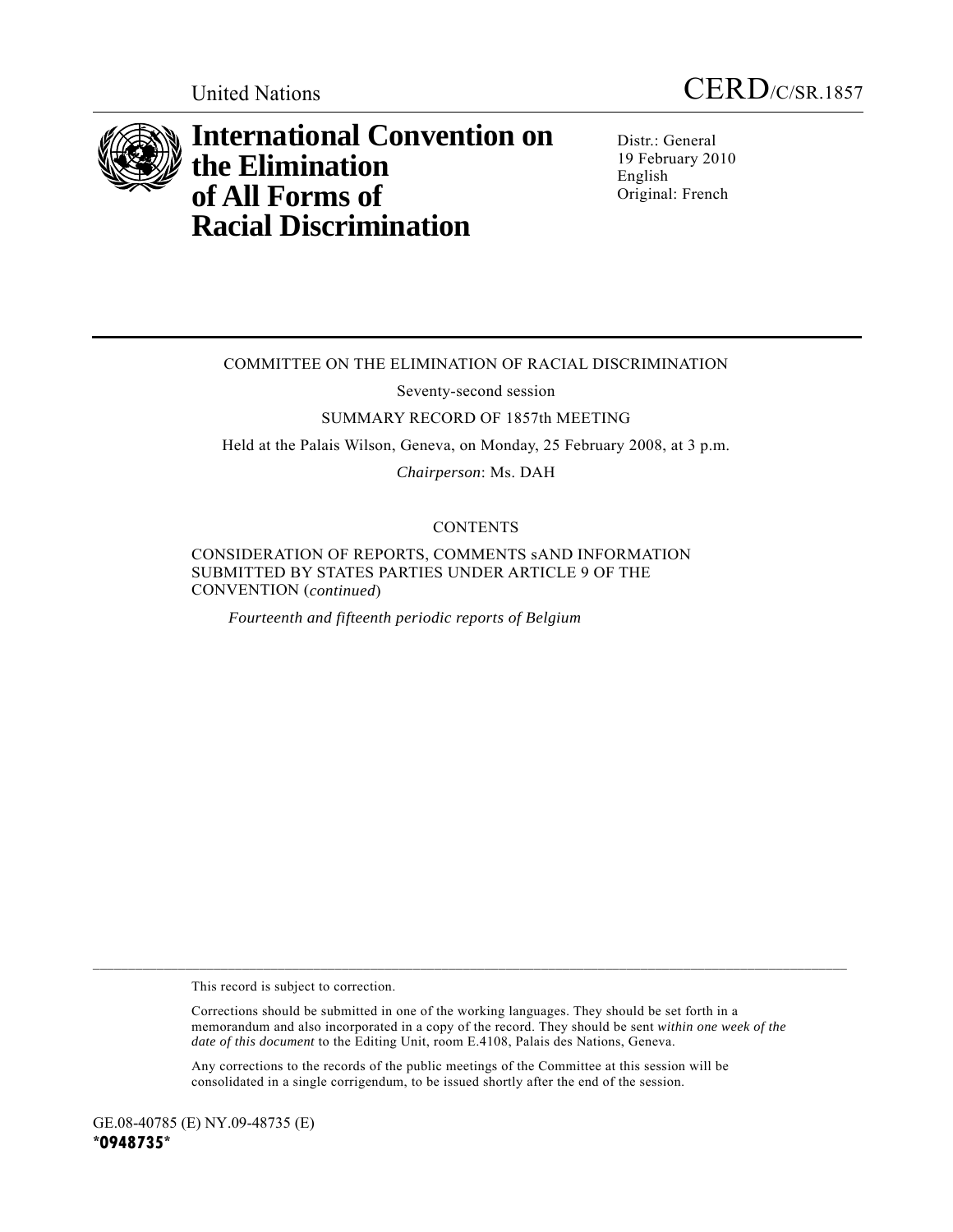## *The meeting was called to order at 3.05 p.m.*

#### CONSIDERATION OF REPORTS, COMMENTS AND INFORMATION SUBMITTED BY STATES PARTIES UNDER ARTICLE 9 OF THE CONVENTION (agenda item 7) (*continued*)

*Fourteenth and fifteenth periodic reports of Belgium* (CERD/C/BEL/15; HRI/CORE/1/Add.1/Rev.1; written replies from the State party, unofficial document circulated at the meeting, French only)

1. *At the invitation of the Chairperson, the Belgian delegation took places at the Committee table*.

2. Mr. OUVRY (Belgium) said that Belgium unreservedly supported the Committee on the Elimination of Racial Discrimination and, every two years, sponsored the United Nations General Assembly resolution on the Committee. Belgian diplomacy was also very involved in the work of the Durban World Conference against Racism and regularly represented the European Union in follow-up meetings to that Conference. The Constitution and institutional organization of the Federal Belgian State had changed a great deal in the past 20 years. Since the most recent elections, in May 2007, the country had been in a difficult political situation and had an interim Government, conducting negotiations on a possible revision of its institutions. The crisis was, however, political rather than societal; the controversy was heated but discussions were being held without violence in the framework of democratic institutions.

3. In answer to the first question, Mr. Ouvry said that information on the composition of the population was not available, given the situation of Belgian legislation and practice. A debate on the need to compile demographic statistics was currently under way and progress was slowly being made towards the collection of data in order to evaluate specific policies, in particular with regard to employment. That practice was not yet widespread, however, and figures were not available.

4. Mr. SANT'ANGELO (Belgium) explained, with regard to the second question, on the conformity of the definition of racial discrimination with that of the Convention, that Belgium had incorporated that definition into its domestic law, modifying it in order to retain *dolus specialis*, or specific intent to commit the infraction. That being said, direct discrimination was justifiable only in respect of labour relations, when a determinant occupational requirement existed because of the nature of the job or the conditions for engaging in it.

5. As for the third question, concerning the Centre for Equal Opportunity and the Struggle against Racism, the Centre's area of competence had been expanded in 2003 and again in 2007 to include non-racial discrimination, in order to take into account two European Union guidelines. Moreover, although Belgium did not yet have a human rights commission, preparations to put one in place were already at an advanced stage. There was, however, a National Commission on the Rights of the Child, created in 2007, and a platform for dialogue and an Institute for the Equality of Women and Men, which had been established in 2002. Lastly, an Inter-ministerial Commission on Humanitarian Law was responsible for coordinating national measures to implement the Geneva Conventions.

6. In reply to question 4, he said that Belgium had a federal action plan against racism and had reviewed the implementation of that plan. With regard to the "barometer of tolerance", following a study by two Belgian universities, the Centre had hired a full-time consultant in January 2008 to oversee the practical implementation of that instrument.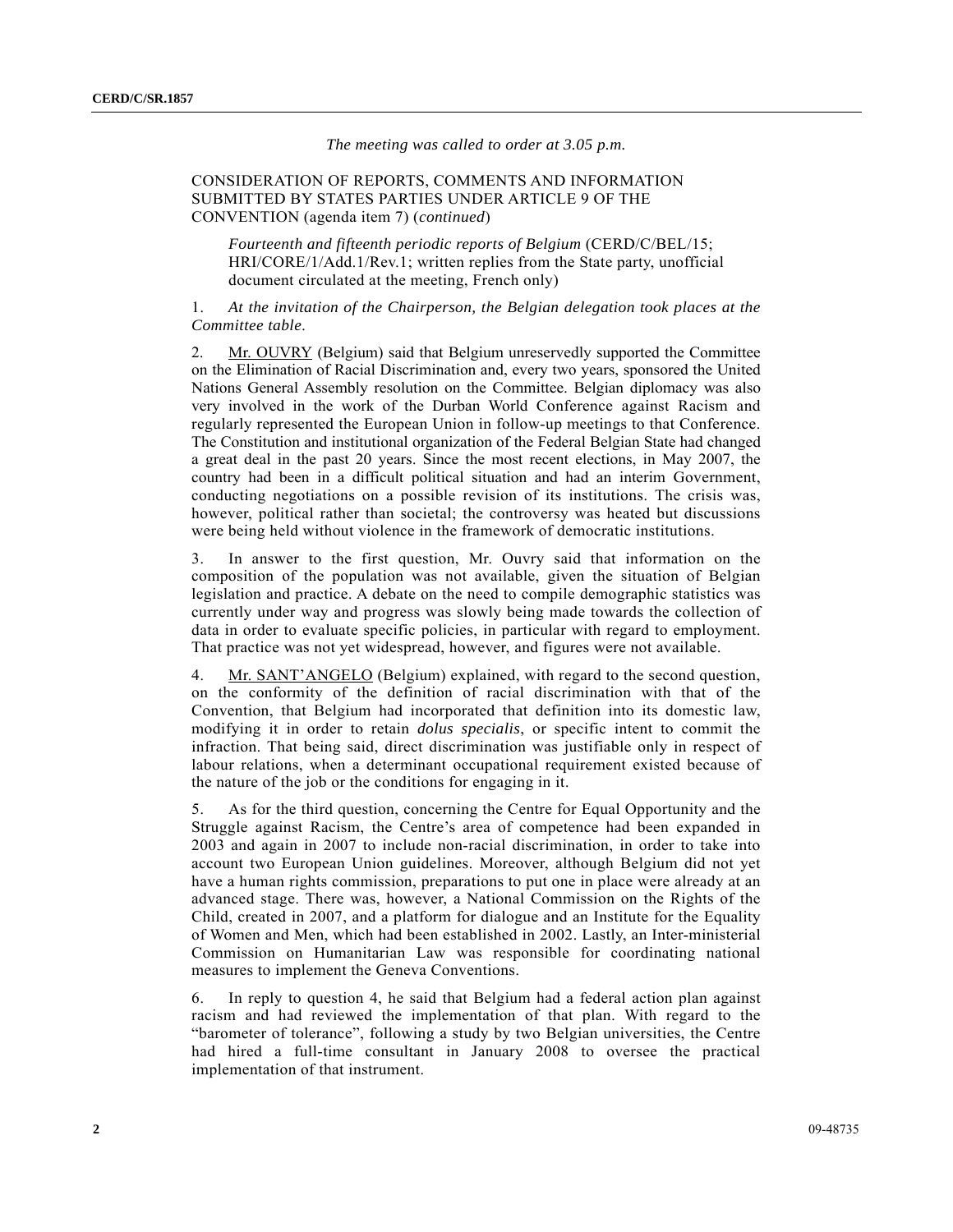7. Mr. VILLAN (Belgium), referring to the policy on Travellers in the Walloon region, said that there had been a regional mediation centre for Travellers since 2001. Its aims included raising awareness of the issue among the population, local governments and the Travellers themselves. Its role thus involved guidance, awareness-raising and dissemination of information.

8. Mr. MAENHAUT (Belgium) said, with regard to the Flemish community, that the authorities were aware of the vulnerability of the Travellers and were planning to establish social assistance units for them in all five regions. Informal follow-up committees, in which the Travellers themselves participated, were monitoring the implementation of the assistance policy for Travellers. The committees were preparing a strategy to set up new settlement areas for that community.

9. With regard to de facto segregation in education (sixth question), he said that the decree on equality of opportunity in education, adopted in 2002, had enshrined the right to enrol in school. The decree was linked to financial reform in the schools, which had recently been completed, providing supplementary financing to schools on the basis of a number of social indicators. The right to education had been defined on the basis of priorities aimed at promoting access to education for disadvantaged groups. In Brussels, the situation was special, since two linguistic regimes existed in the schools; most of the population was French-speaking, and therefore priority was given to pupils from Dutch-speaking families in Dutchspeaking schools. The overall purpose of the reforms was to promote social integration and limit segregation which had become prevalent in Belgian schools.

10. Ms. MONCAREY (Belgium), speaking on the same question, said that the French community had a similar decree, known as the "Arena decree" or "registration decree", aimed at counteracting "ghetto schools". The French community had also established a positive discrimination mechanism which granted additional resources to schools in disadvantaged areas on the basis of sociological and economic criteria. Schools which practised such positive discrimination served a large number of foreign students.

11. Mr. HOEFMANS (Belgium), in reply to question 7, said that the Constitutional Court's decree had not modified the basic provisions of the law against discrimination, such as the prohibition of direct or indirect discrimination or the provisions relating to evidence, but the decree had removed certain provisions, such as the provision concerning the initial list of motives, the provision providing sanctions against public officials and, in order to preserve the exchange of ideas and freedom of expression, a provision prohibiting dissemination or display of discriminatory messages in public. The court had also removed the article on the announcement of the intent to discriminate.

12. Mr. SANT'ANGELO (Belgium), referring to the law against racism that entered into force in June 2007, said that the notions of incitement and discrimination committed by a civil servant still figured in that law. It also incorporated issues linked to failure to respect a decision on termination and the question of *motif abject*, or racist intent, under Belgian law. Where, under ordinary law, an offence had been committed with racist intent, the offence could be prosecuted separately and be subject to an aggravated penalty. The law also defined specific infractions relating to racism: the spread of ideas based on claims of racial superiority or hatred and membership in a group or association that advocated discrimination or segregation manifestly and repeatedly, whether in the supply of goods and services or in labour relations.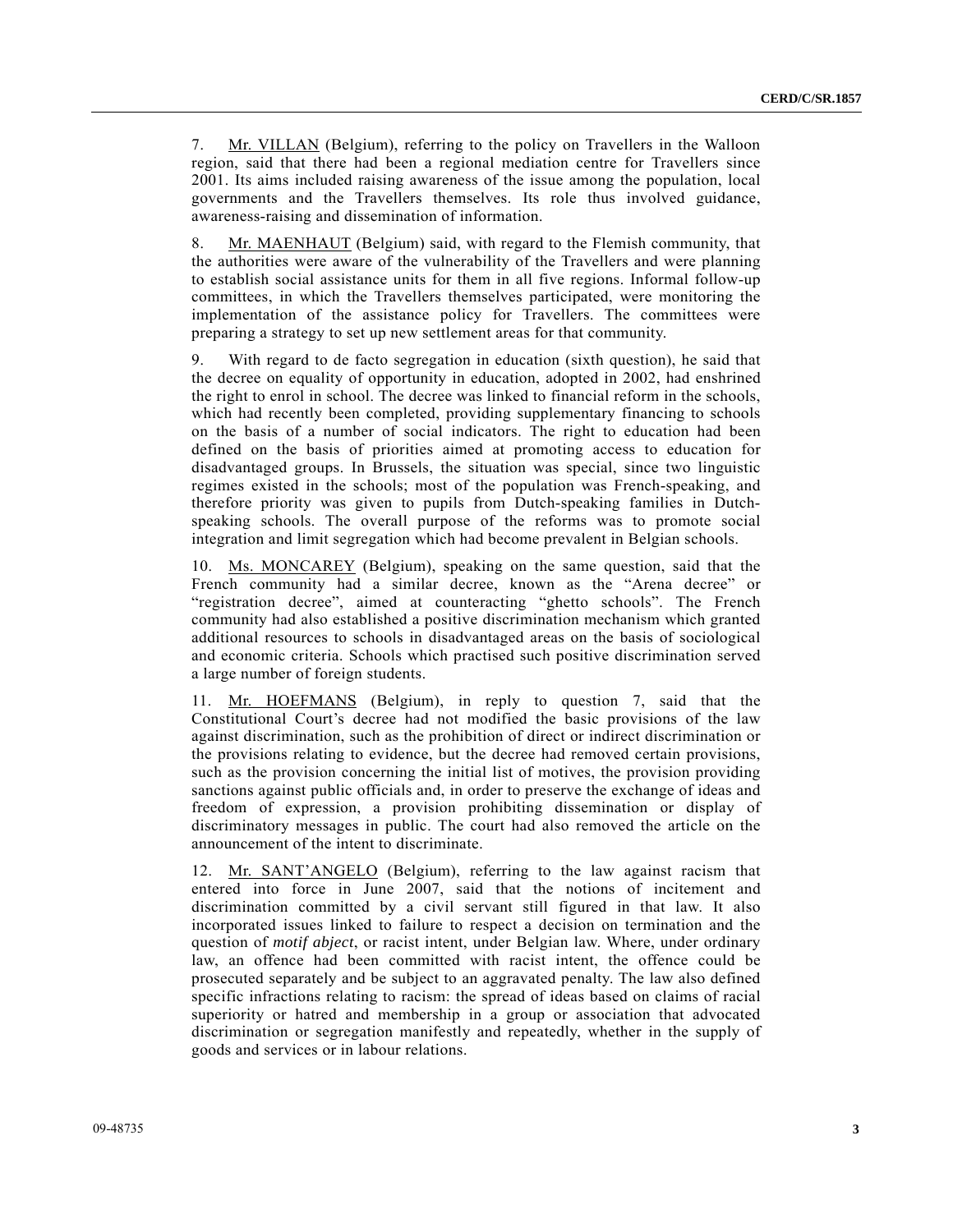13. With regard to the question of overly lengthy court proceedings, he explained that the new legislation did not contain specific provisions to counteract that shortcoming, which unfortunately affected all types of proceedings.

14. It should be noted, with respect to question 9, that after the entry into force of the 2007 laws, new appeals had been filed, in particular by one political party, basically questioning the provision on the dissemination of ideas based on racial superiority or hatred, and invoking the right to freedom of speech. Appeals had also been filed by trade unions, arguing that the function of trade union representatives had not been taken into account in the anti-discrimination laws.

15. Mr. HOEFMANS (Belgium) said, with regard to question 10 on the reservation to article 4, that it was not a reservation but an interpretative declaration. Belgium was currently studying the question of withdrawing that declaration but it should be noted that it had been introduced on a recommendation by the Council of Europe and its content corresponded to declarations of the same type made by other members of the European Union.

16. As for question 11, although there was no legislation prohibiting or expressly targeting racist or discriminatory organizations, a draft law on the topic had been submitted in March 2007 and could be considered by the new deputies if they chose to do so. Other legal provisions, however, could target such organizations, in particular a provision of article 22 of the Anti-Racism Act, which penalized any person taking part in a racist group or organization. Moreover, a 1999 law stipulated that a legal person could be declared criminally responsible for such infractions.

17. Concerning question 12, on the appeal filed against a Flemish political party before the Council of State, he explained that there was currently only one appeal based on the 1989 law, which was directed against the Vlaams Belang party and that appeal dated back to May 2007, not the end of 2005. It had been suspended twice but was again being pursued.

18. Mr. SANT'ANGELO (Belgium), speaking on the same question, said that the purpose of the Centre for Equal Opportunity and the Struggle against Racism was to monitor all tracts and speeches of that party, which was carrying out widespread propaganda against Muslims, to the point that the Centre had filed suits against local officials for their anti-Muslim speeches or tracts. That was part of the Centre's activities aimed at monitoring extremist parties.

19. Mr. OUVRY (Belgium), replying to question 13, said that the Court of Cassation had confirmed, in its decision of 4 October 2006, the judgement rendered by the Brussels Court of Appeals. The sentence handed down by the court − 250 hours – was currently being served.

20. Mr. HOEFMANS (Belgium), referring to question 14, explained that articles 10 and 11 of the Belgian Constitution applied only to Belgians but the Constitution was not the basis for protection against racial discrimination; that basis was the anti-racism and anti-discrimination laws of 10 May 2007, which applied to all, whether or not they were Belgian nationals.

21. Mr. DE VULDER (Belgium), in reply to question 15, on the widespread practice in Belgium of detaining asylum-seekers, including unaccompanied children, said that the latter were no longer kept in closed detention centres, since the entry into force of the law of 12 January 2007 on asylum-seekers and other non-nationals. Unaccompanied foreign children were admitted to observation and orientation centres run by the Ministry of Social Integration for a maximum of 15 days, with one possibility of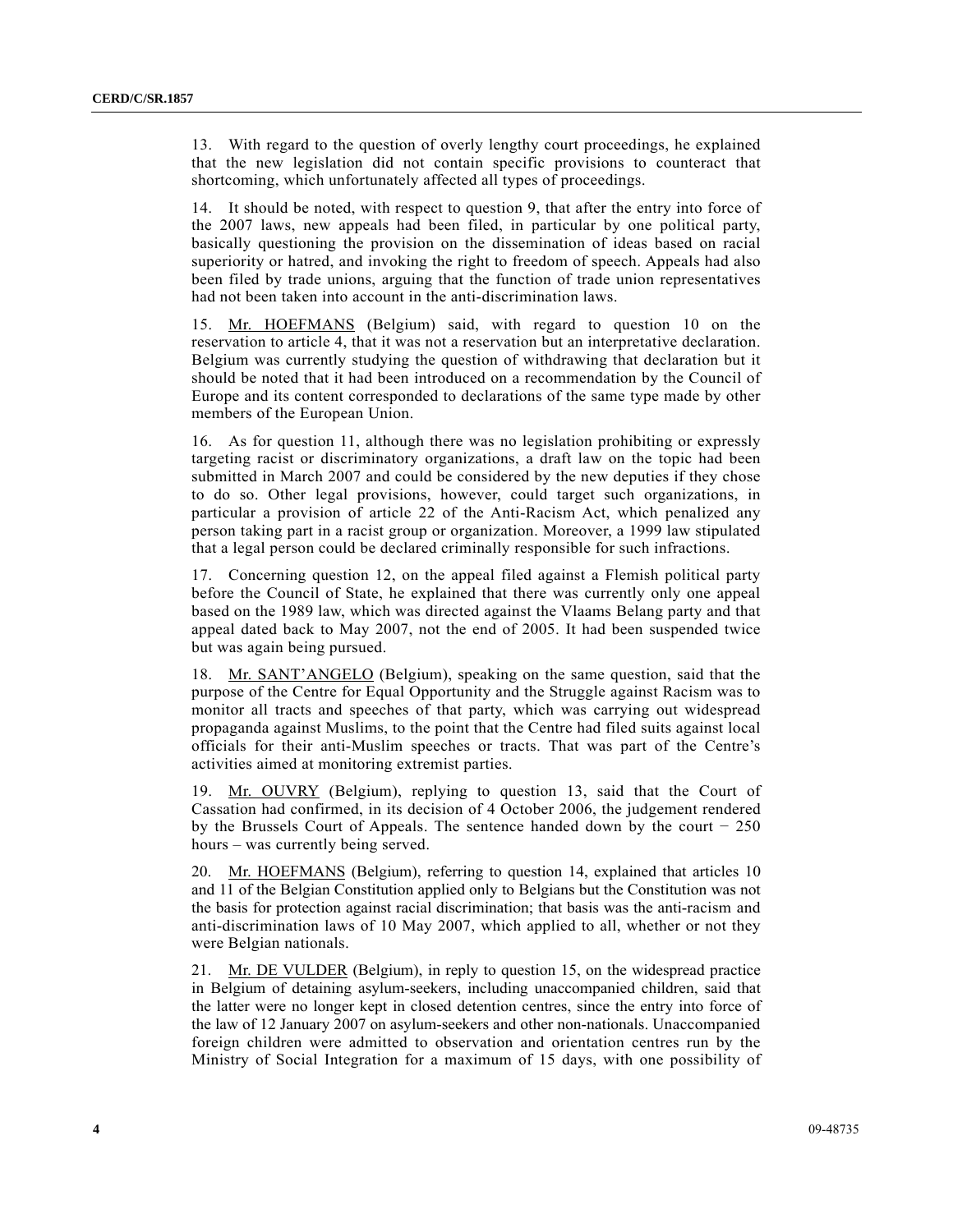extension, for five days, under exceptional circumstances. Since the creation of the Guardian Service on 1 May 2004, any unaccompanied foreign child was represented in all administrative and judicial proceedings by a certified, trained Guardian, who was responsible for the child's well-being and ensuring that competent authorities took the child's interests into account. Foreign children were sent back to their family of origin only if support measures existed in their countries of origin; in practice, unaccompanied foreign children were never sent back unless Belgium had assurances that they would be taken care of. Unaccompanied foreign children already present in Belgium were not detained in closed centres.

22. On the other hand, asylum-seekers over 18 years of age or children accompanied by their parents could be detained. Foreigners ordered to leave the territory could return to their home country on their own initiative or with the assistance of non-governmental organizations, the International Organization for Migration (IOM) or the International Committee of the Red Cross. If families in an irregular situation did not leave Belgium of their own accord, they could be detained in a closed centre pending deportation. In principle, asylum-seekers who were the subject of proceedings were not detained in a closed centre except for reasons of public order, national security or the Dublin process. The Minister of the Interior, in order to humanize closed centres, had taken steps aimed at families with children. Thus, the necessary budgetary resources had been obtained to recruit specialized staff to reinforce the medical and teaching corps in closed centres and to hire psychologists, social workers, teachers and paramedical personnel. The Minister of the Interior hoped to establish a specific centre for families with children awaiting deportation in order to provide a structure adapted to the needs of families. At the same time, the Minister was studying alternatives to deportation.

23. With regard to question 16 on the list of issues, concerning the use of force by the police, he said that it was generally subject to three basic principles, namely, legality, appropriateness and proportionality.

24. Mr. OUVRY (Belgium) said that the members of the Belgian delegation would reply briefly to the Rapporteur's questions in their oral responses. In any case, Belgium's written replies would prevail.

25. Mr. BOURDOUX (Belgium), in reply to question 16, explained that the use of force by the police was subject to many controls and that the Minister of the Interior had ordered the Police Inspector General's Office to monitor the issue closely. The unannounced checks at airport facilities had revealed nothing abnormal. The judicial proceedings resulting from allegations of police brutality were ongoing but it was difficult to gain access to them until they had been concluded.

26. Mr. VILLAN (Belgium) said, with regard to the civic integration programme (question 17), that in the Walloon region, the integration policy was organized on a voluntary basis and the region subsidized facilities to help new arrivals learn French and provided literacy courses for those who needed them. A 1996 decree had instituted regional integration centres in large cities for consultation, support and observation at the subregional level.

27. Mr. MAENHAUT (Belgium) said that the Flemish civic integration policy provided new arrivals with courses in primary and secondary civic education. The primary stage, which was obligatory and subject to a fine for non-compliance by all persons who enjoyed permanent resident status in Flanders, was intended to help them learn enough Dutch to become integrated in the country. The policy had not been specifically evaluated but according to available figures, in 2006, out of 28,325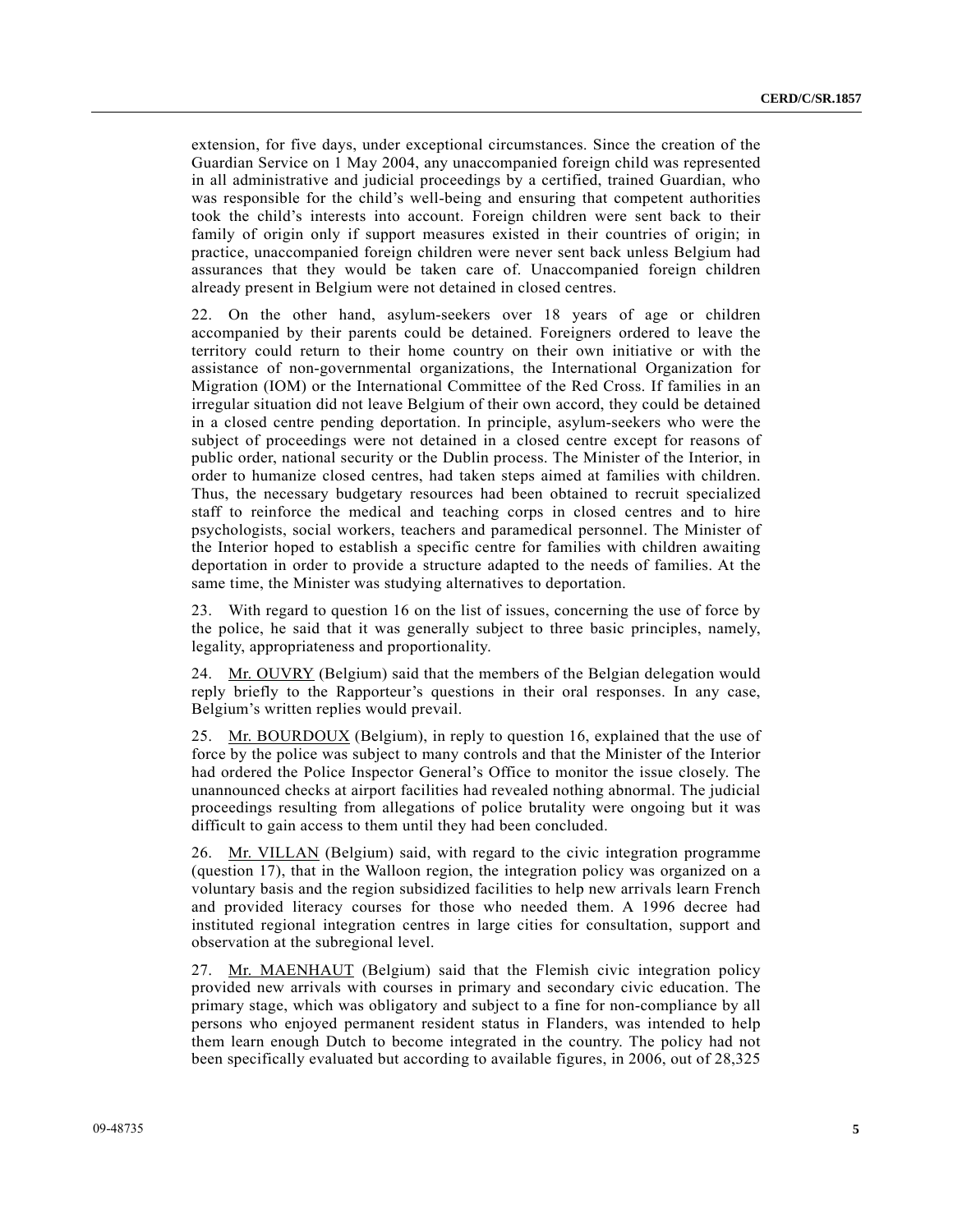new arrivals in the Flemish region, 7,628 civic integration contracts had been concluded.

28. Mr. DE VULDER (Belgium), replying to question 18 as to why foreign youth were treated more severely than others by children's courts, said that the situation was not intentional but rather the result of an unconscious attitude that led to a vicious circle of perceptions in which decisions taken upstream were mutually reinforcing. The authorities granted considerable importance to awareness-raising and the training of judges and police in order to break that vicious circle.

29. Ms. NADI (Belgium) said, in response to question 19, that, at the federal level, two projects were under way to eliminate racial discrimination against Belgians of foreign origin, members of ethnic minorities and Travellers: a programme to make companies aware of diversity was being carried out by the Centre for Equal Opportunity and the Struggle against Racism, in collaboration with a network of enterprises, *Business and Society Belgium*; and an "equality and diversity label" project, launched in May 2005, was aimed at promoting diversity in businesses and fighting discrimination in the job market.

30. Mr. VILLAN (Belgium) said that regional integration centres had taken several initiatives in the Walloon region, consisting of promoting meetings between employers, immigration associations, trade union organizations and regional centres in order to study racial discrimination practices in the workplace and to find lasting ways of eliminating such practices.

31. Mr. MAENHAUT (Belgium) explained that, in the Flemish region, the world of business and employers' associations was mobilizing to promote integration, improve training and stimulate diversity in business.

32. Moreover, to facilitate immigrants' access to health care, particularly for the prevention of AIDS, the Flemish health administration, in cooperation with the Tropical Medicine Institute, had set up an AIDS prevention programme, in view of the African origin of many immigrants.

33. In reply to question 20, as to whether Belgium had taken steps to alleviate the difficulties encountered by immigrants with regard to recognition of their foreign diplomas, he explained that an information programme was being carried out in the Walloon region for immigrants, through widely distributed brochures on the certification of foreign diplomas. A website had also been completely restructured to meet the information needs of immigrants. Information seminars had been held in 2007 on the recognition of foreign diplomas in the health profession and on the authentication of Asian diplomas.

34. Ms. MONCAREY added that the French community had set up a non-discriminatory procedure for establishing the equivalency of foreign diplomas, published an information brochure and created a website on the applicable procedures.

35. Mr. VILLAN (Belgium), responding to question 21, on measures to ensure equality of economic, social and cultural rights of Roma and Travellers in the Walloon region, said that many measures of support and socio-professional integration had been taken by mediation centres for such persons. A travelling school project was also being studied.

36. With regard to educational difficulties faced by Roma children, he acknowledged that such children received less schooling than the rest of the population, owing to their nomadic existence. There were no statistics on illiteracy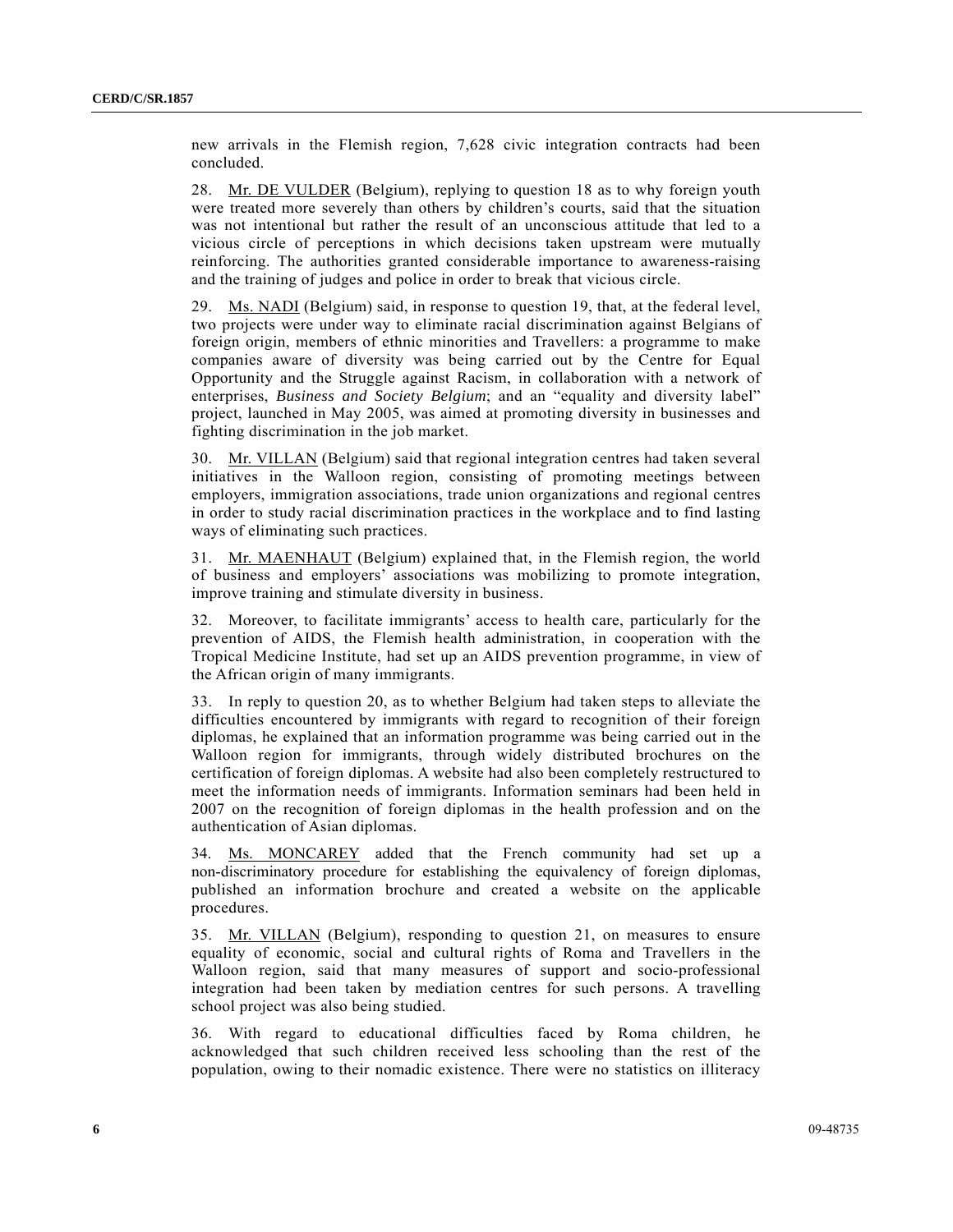among such groups but the authorities recognized the need for a literacy survey. It was estimated that 25,000 to 30,000 Roma lived in Belgium.

37. Mr. HOEFMANS (Belgium), in reply to question 24, requesting updated information from the State party on trafficking of children and youth in Belgium, said that the Act of 10 August 2005 had strengthened provisions against human slavery and trafficking; it penalized, in particular, the recruitment, transport, transfer, sheltering or accommodation of persons for purposes of sexual or economic exploitation. The Belgian model was characterized by a multidisciplinary approach to trafficking, being both comprehensive – including preventive and punitive measures and assistance to victims – and integrated, targeting all the actors concerned. A number of campaigns specifically addressed to the prevention of sexual exploitation had been carried out.

38. An order from the Ministry of Justice, aimed at elaborating a coordinated and coherent policy on pursuit and prosecution of offenders in that category, had entered into force on 1 February 2007. The order applied particularly to victims, who could be granted a specific residence permit in Belgium under certain conditions. Under the integrated approach, an interdepartmental unit for the coordination of efforts to combat trafficking in and smuggling of human beings had been in operation since 1995. The unit had been revitalized by the royal decree of 16 May 2004 on combating the smuggling of and trafficking in human beings. A centre for information and research on human trafficking had also been created by the same royal decree, under the supervision of the ministers of justice and the interior. The decree also set out the role of the Centre for Equal Opportunity and the Struggle against Racism, one of whose responsibilities was the coordination and follow-up of the policy against trafficking in and smuggling of human beings.

39. As for the status of the Convention in the State party's domestic law, he explained that the provisions and spirit of the Convention had been incorporated into Belgian law. The Anti-Racism Act of 1981 implemented the obligations set forth in the Convention and, on various points, went further than the Convention itself, for example with regard to definitions. The law had been reinforced by amendments that had been introduced in the framework of the transposition of European legislation into Belgian law, in particular Council Directive 2000/43/EC of 29 June 2000 implementing the principle of equal treatment between persons, irrespective of racial or ethnic origin. It should be noted that article 2 of the new Anti-Racism Act of 10 May 2007, amending the Anti-Racism Act of 1981, was expressly intended to satisfy the obligations imposed by the Convention.

40. Mr. SANT'ANGELO (Belgium), replying to question 26, on the increasing number of complaints of racist offences, said that the rise in the number of complaints did not in itself mean that the number of racist acts had actually increased; it might also be due to a better system for recording complaints and a stricter or more effective enforcement policy. The upturn might also be the result of growing attention given to the problem of racism and the fact that victims were more willing to file a complaint.

41. Mr. DE VULDER (Belgium), speaking on question 27 of the list of issues, concerning measures to prevent and combat acts of racial discrimination committed by the police, said that a new Code of Ethics had entered into force in May 2006 that specifically dealt with the principles of anti-discrimination and anti-racism for all police in the performance of their duties. The Federal Police had a specialized unit on equality and diversity which permanently monitored the implementation and follow-up of the police force's diversity action plan. In addition, a database entitled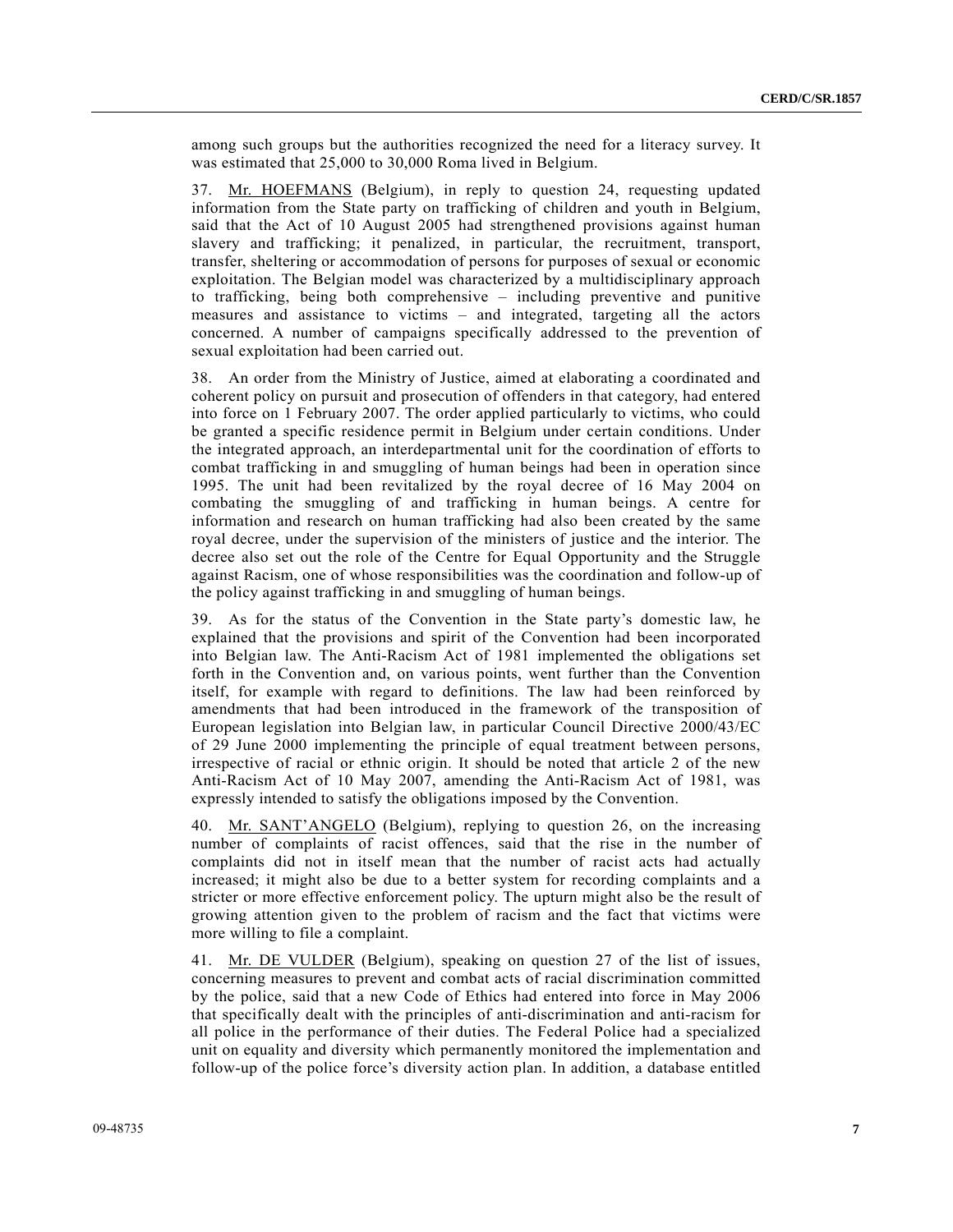"Mosaic" had been created for diversity management, and many relevant publications available on the Internet and Intranet were disseminated to the police.

42. Mr. SANT'ANGELO (Belgium) said that the Inspector General's Office had recorded 19 complaints of racism and xenophobia against police officers in 2006 and 2007 but that such complaints had not been filed by the Centre for Equal Opportunity and the Struggle against Racism but rather directly by complainants or the courts.

43. Mr. BOURDOUX (Belgium) explained that the existing problems between French-speaking and Dutch-speaking communities were related to the current political crisis in Belgium. It should be noted that interpersonal relations between those communities were usually excellent and the institutional crisis involving the communities was the subject of political negotiations at the highest level.

44. Mr. SANT'ANGELO (Belgium) said that Belgium was carrying out active campaigns against racist, xenophobic, anti-Semitic and anti-Muslim acts by focusing on the media, which were important means of raising awareness and combating racism and xenophobia but which were also capable of reinforcing prejudices and stereotypes. Since July 2006, the Centre was coordinating a study on how the media dealt with immigrants. The results of that study would be disseminated to all the actors concerned.

45. Mr. KJAERUM (Rapporteur for Belgium), welcoming the quality and thoroughness of Belgium's report, noted with satisfaction that, on the whole, the report had been prepared in accordance with the Committee's guidelines (CERD/C/70/Rev.5). He also welcomed the presentation of a parallel report by the League of Human Rights and asked whether civil society had been invited to participate in the preparation of the report. Lastly, he noted with satisfaction that the State party was currently considering the possibility of withdrawing its interpretative declaration concerning article 4 of the Convention.

46. As the events following the elections in the summer of 2007 had shown, linguistic and cultural diversity in Belgium, a country composed of three communities − French, Flemish and Dutch-speaking − was both an asset and a source of considerable difficulties. He noted with satisfaction, however, that according to the delegation's oral presentation, steps had been taken to forge a Belgian identity, rather than two separate identities, Walloon and Flemish. He asked whether other comparable initiatives had been launched.

47. According to the report by the League of Human Rights, a decree had been adopted in Flanders reserving access to low-income housing to those who either spoke Dutch or were learning it. In addition, in the Flemish commune of Zaventem, outside of Brussels, a regulation subjecting the sale of communal land to similar linguistic conditions had also been adopted. Given that a complaint had been filed against that regulation and had been rejected by the governor of the province, and that the European Commission had decided to study the decree and regulation in question in order to determine if they were in conformity with European Union legislation, he asked the Belgian delegation to indicate what stage the European Commission's work had reached and whether other restrictions based on linguistic criteria were in the process of being adopted. He wondered what was being done to support minority languages and dialects, including German, Walloon, Picard, Champenois and Lorrain, as well as Yiddish, and asked why Belgium was a party to neither the European Charter for Regional or Minority Languages nor the Framework Convention for the Protection of National Minorities of the Council of Europe.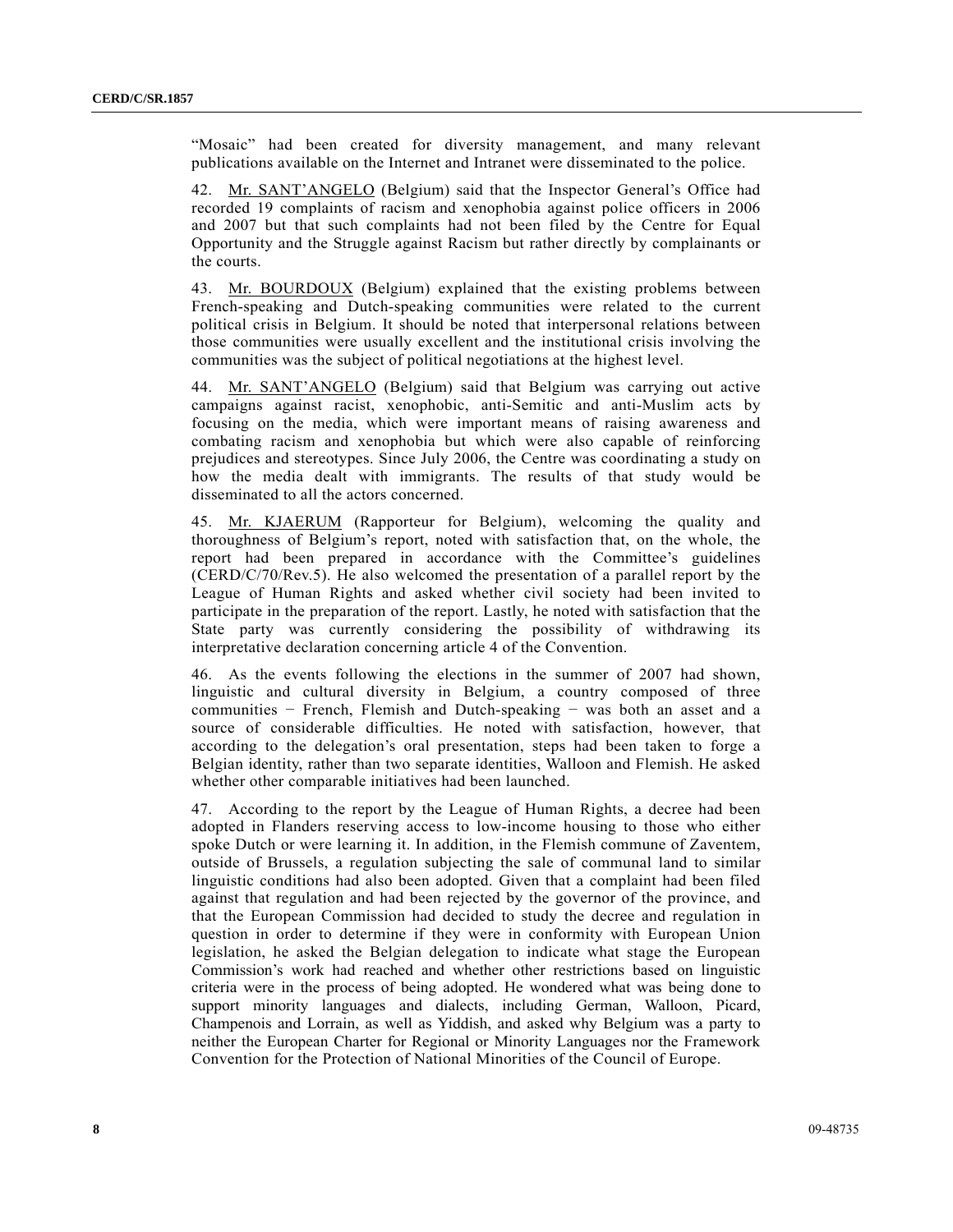48. In addition, he noted with concern that Vlaams Blok, the nationalist Flemish party that had been dissolved in 2004 after being found guilty of inciting racial hatred, had been reconstituted under a new name, "Vlaams Belang" (Flemish Interest), and had received nearly 12 per cent of the votes in the summer 2007 elections. According to a report published in 2004 by State Security, Vlaams Belang was following the exact same political line as its predecessor. He therefore asked the Belgian delegation whether steps had been taken to ban Vlaams Belang. Moreover, in view of a complaint against that party filed in May 2006 and the fact that, after several suspensions, the enquiry had been reopened in November 2007, he wondered how long it would be before the competent court handed down its decision in that case. Was there any way of speeding up the proceedings, which had been going on since 2006? Besides the funds allocated by the federal State, did Vlaams Belang receive financial support from regional or local authorities? Lastly, had the parliaments of the French community, the Walloon region and the Brusselscapital region and the Flemish parliament already exercised their right to withdraw subsidies from parties convicted by the courts of racist activities?

49. With regard to the two bills referred to in the report (CERD/C/BEL/15, paras. 25 and 26) on the automatic suspension of certain civil and political rights in the event of a conviction for racism, xenophobia, negationism or anti-Semitism, he asked what stage Parliament had reached in consideration of those bills. Lastly, he asked the Belgian delegation whether studies had been done to determine why so many voters, especially in Flanders, had voted for parties that professed racist and discriminatory ideas. That trend, which had been observed in the past two elections, did not seem to be merely temporary.

50. Welcoming the adoption in 2004 of the federal action plan against racist, anti-Semitic and xenophobic violence, he wished to know the results of the evaluation efforts being carried out through the barometer of tolerance and wondered what new initiatives the State party intended to take on the basis of the outcome of the evaluation. In addition, he asked what steps Belgian authorities had taken to follow up the recommendations of the Working Group of Experts on People of African Descent in its report on its visit to Belgium in June 2005 (E/CN.4/2006/19/Add.1).

51. Welcoming the adoption in May 2007 of the Anti-Racism Act amending the Act of 30 July 1981, which criminalized certain acts inspired by racism and xenophobia, and the information provided on that topic in the written replies distributed at the meeting, he pointed out that the new definition of racial discrimination was restrictive in nature, in that such discrimination must be intentional in order to constitute an offence. He wondered if evidence of the intentional nature of discrimination must be furnished not only in a criminal proceeding but also in a civil action, in particular, a suit for compensation.

52. Given that extremist parties, such as Vlaams Belang, had filed an appeal with the Constitutional Court challenging the validity of the provisions of the new law criminalizing incitement to racial hatred, he asked the Belgian delegation what impact a favourable decision for the appellants would have on the fight against racial discrimination in the State party, what stage the consideration of the appeal had reached and when the Constitutional Court might hand down its decision.

53. He also asked about the status of proposals put forward by Mr. Leterme concerning the Government's intention to review laws on discrimination and set up, in collaboration with federal and regional authorities, a new anti-discrimination centre for dealing with complaints in the framework of out-of-court settlements. He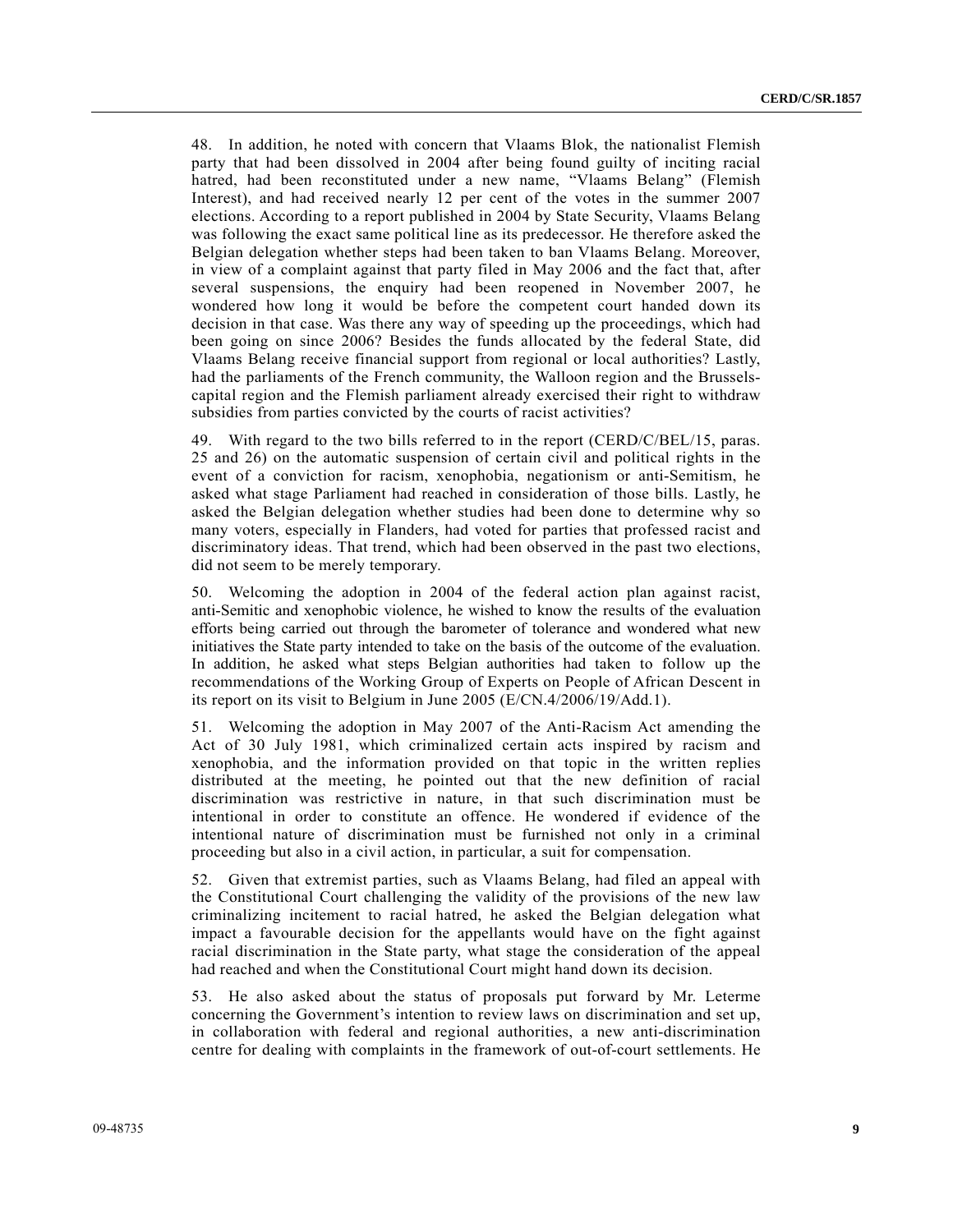also wondered what amendments had been proposed and why the new centre would not be allowed to bring cases before the courts.

54. Referring to the concluding observations of the Committee on the eleventh to thirteenth reports of the State party (CERD/C/60/CO/2), in particular recommendations concerning several racist incidents in which members of the police force had been implicated (ibid., para. 16) and the information provided on that topic in the report (CERD/C/BEL/15, paras. 295-323), he asked what follow-up had been given to the suggestion by the Standing Police Committee on Police Oversight (Standing Committee P) that training on diversity and multiculturalism should be offered to police and whether steps taken to recruit more minority candidates to the police forces had been successful. In that regard, statistics on the composition of Belgian police forces, including at higher ranks, would be desirable.

55. With regard to the judicial system, it appeared, from a study carried out in 2005 by the National Institute of Forensics and Criminology, that foreign youth were still being treated more harshly than those born in Belgium. That seemed to be the case, based on both written and oral responses, for adults as well. He asked what the State party intended to do to remedy the situation and drew the delegation's attention to the Committee's General Recommendation XXXI concerning racial discrimination in the criminal justice system (HRI/GEN/1/Rev.8).

56. It was also regrettable that Belgium had not provided sufficiently detailed information on the trend towards community segregation, in particular in the large cities, and on steps taken by the authorities to prevent such segregation. He therefore invited the delegation to refer to Committee General Recommendation XIX on article 3 of the Convention and asked whether measures had been taken to remove the obstacles preventing persons belonging to ethnic minorities from having access to private housing. Having read in the report (para. 257) that social housing associations had asked to be allowed to allocate less housing to ethnocultural minorities, in order to prevent them from being overrepresented in some neighbourhoods, and that Belgian locals had therefore left the area, he asked who was authorized to take such decisions and whether permission to allocate less housing had been given to those associations. Lastly, he wondered what measures Belgium had taken to combat de facto segregation in the suburbs.

57. Noting that, between 1993 and 2003, the number of convictions for racist acts had increased from 2 to 28, he asked whether the increase was due to a rise in the number of racist incidents or to the fact that victims had become more aware of their rights. He would also like to know how long the proceedings generally took and what the normal sentence was. In addition, according to Belgium's report (para. 266), during the period 2000 2003 about 3,200 complaints of racism had been filed. Of that total, 2,200 had been dismissed and 82 had been brought to trial. What had happened to the approximately 900 complaints that did not appear in those statistics?

58. In addition, with regard to asylum-seekers, he asked how long it took to consider the admissibility of requests for asylum, and whether asylum-seekers whose application had been approved were entitled to work. He also wished to know whether the Walloon region and the Brussels-capital region had adopted integration policies comparable to the one in Flanders and whether asylum-seekers benefited from those policies.

59. Drawing attention to the *Riad and Idiab* v. *Belgium* case, judged by the European Court of Human Rights, in which two Palestinians without visas had been refused entry into Belgium and detained for more than 10 days in the transit zone of the Brussels airport, he noted that the European Court had concluded that the State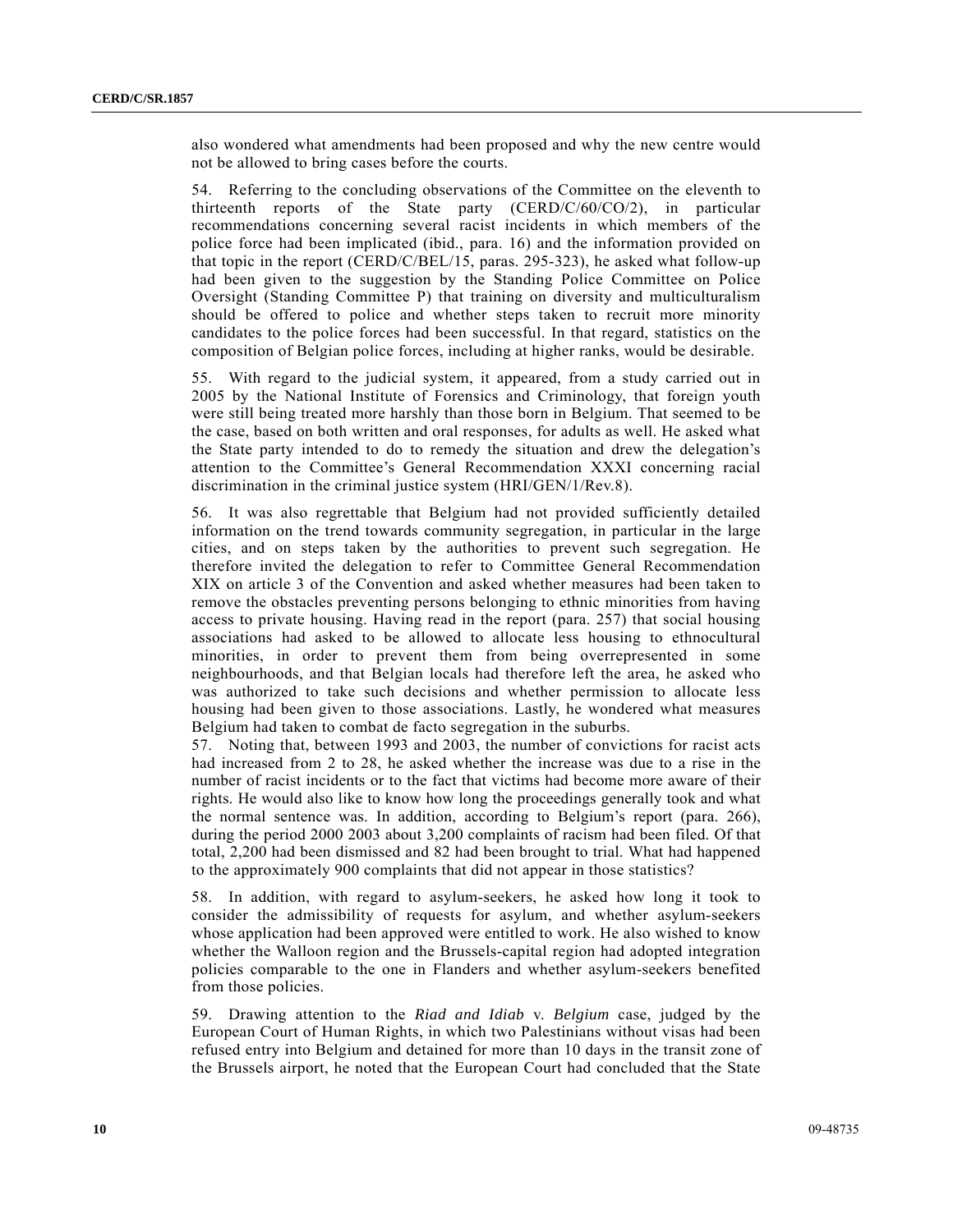party had violated articles 3 and 5 of the European Convention on Human Rights. He asked the delegation to specify cases in which the airport transit zone was used for detention purposes and what steps were being taken to prevent cases of that type from recurring.

60. Referring to the statement in the report that new anti-trafficking provisions had been adopted (paras. 155 and 156), he asked what the new penalties were and if the provisions had already been implemented. He also wished to know what the State party was doing to ensure that all victims of trafficking were treated equally and that the competent staff received adequate and uniform training in that regard.

61. In addition, he asked for information on the results of the initiatives launched by the Walloon Region Travellers' Mediation Centre to resolve specific problems of Travellers and Roma in Wallonia. Noting from the oral replies that the bill on the Flemish housing code, which provided for recognition of the caravan as a separate form of housing, had been adopted, he asked about the impact of the new law and about the status of caravans in Brussels and Wallonia.

62. Given that foreign residents from countries other than European Union member States were entitled to vote in communal elections, provided that they made a prior declaration promising to respect the Constitution, the laws of the Belgian people and the European Convention on Human Rights (para. 174 of the report), he wondered about the reason for that declaration and asked what penalties could be imposed on foreigners who did not fulfil commitments in that regard, and why non-nationals could not stand for communal elections. Lastly, it would be useful to see statistics on the number of foreigners exercising their right to vote.

63. Mr. PROSPER asked the delegation for its views on the principal obstacles to the implementation in Belgium of international norms on the elimination of racial discrimination and in what areas such implementation could be improved.

64. Mr. SICILIANOS requested additional information on the Anti-Racism Act (the law amending the Act of 30 July 1981 penalizing certain acts based on racism or xenophobia), given that the law had been adopted after the submission of the report under consideration and that its purpose was clearly to translate the provisions of the Convention into domestic law. It would be desirable for Belgium to communicate the text of the law to the Committee, since the information provided in the written replies implied that the law was wider in scope than the Convention in some respects, while in others it was more restrictive.

65. He drew the delegation's attention to the fact that the Committee was working towards elaborating a general recommendation on positive measures, in which the common but inappropriate term "positive discrimination", used by the delegation in response to question 6 on the list of issues, would be banned. The term would be replaced by "positive measure" because it actually referred to a differentiation based on a reasonable intention, rather than a discriminatory action.

66. Mr. LINDGREN ALVES asked whether foreigners or persons of foreign origin receiving the assistance described in paragraph 64 of the report under the heading "local social development initiatives" were aware of the benefit of adapting to the usage and customs of the host society if they did not wish to become public scapegoats.

67. He asked about the status of the projects set in motion in the framework of the Equal-Vitar development partnership mentioned in paragraph 69 of the report and, in particular, those projects targeting Africa or the community of origin of African participants, or to be carried out in Belgium or from Belgium.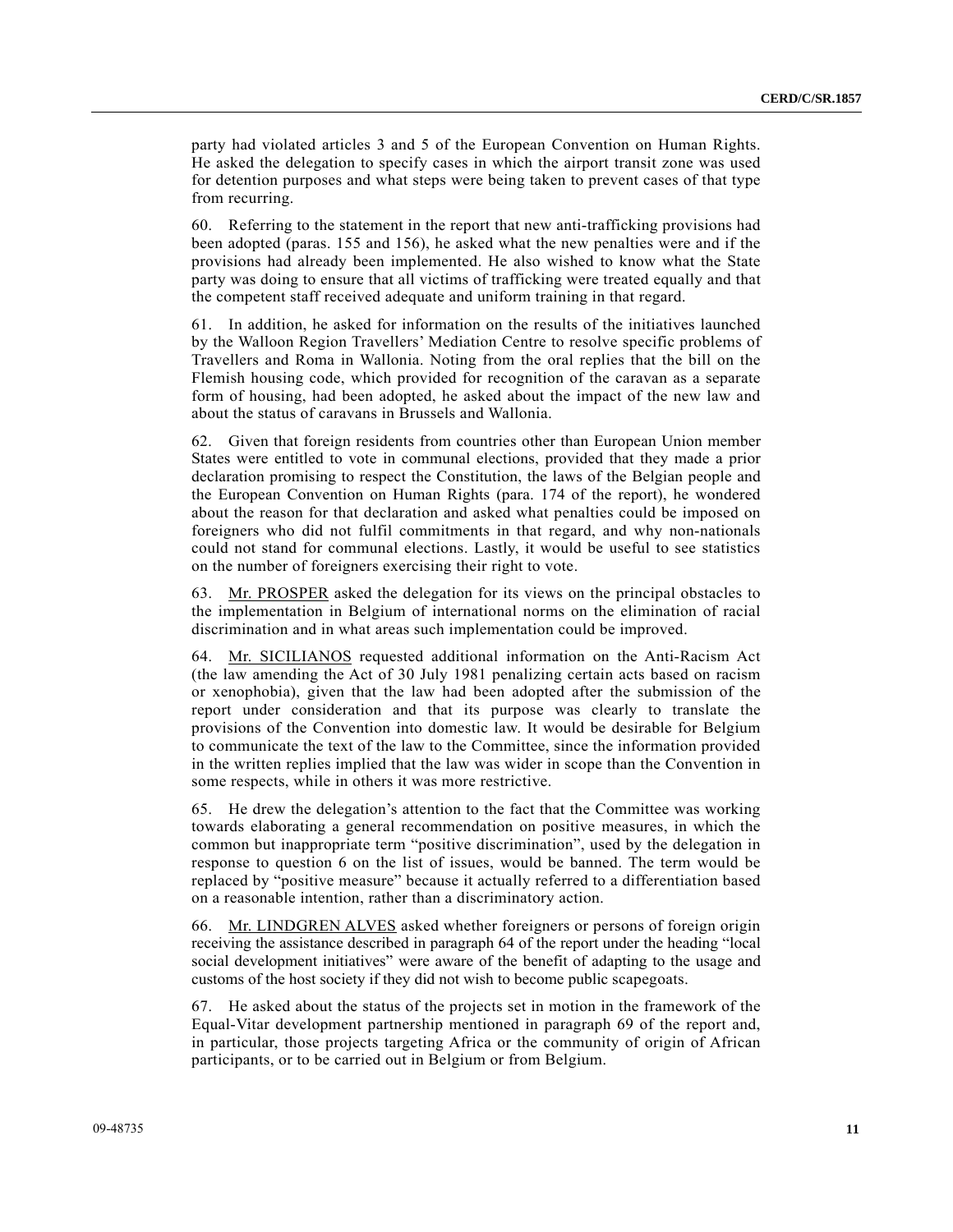68. In addition, he wished to know whether, in the case of the opportunity offered to newly arrived immigrant children to learn Dutch (para. 107 of the report), young Walloons were required to learn the language and whether, in general, children from linguistic communities in Belgium were required to learn the language of other linguistic communities, which would help unite the country.

69. Lastly, he wondered if Belgium had recognized the independence of Kosovo and if that issue might have planted the idea of secession among the various linguistic communities or regions of the country.

70. Mr. AVTONOMOV, referring to paragraph 23 of the report of the Working Group of Experts on People of African Descent (E/CN.4/2006/19/Add.1), asked what measures had been taken to end the ghettoization of some Belgian schools, which were 100 per cent composed of pupils of foreign origin and a disadvantaged background.

71. Citing paragraph 21 of the concluding observations of the Committee on Economic, Social and Cultural Rights (E/C.12/BEL/CO/3) formulated after consideration of the third periodic report submitted by Belgium to that Committee, he asked what Belgium intended to do to ensure that undocumented migrant workers and their families had access to health care that was not limited to urgent care. He also asked why a higher proportion of immigrant pupils than local Belgian pupils were placed in public institutions.

72. Referring to paragraph 86 of the report, concerning the reception of foreigners and the granting of refugee status, he wondered why competent authorities preferred to tolerate Roma (Kosovars) on their territory, despite their being illegal residents, rather than regularizing their status and thereby giving them the right to receive welfare assistance and to seek work instead of becoming delinquents.

73. Mr. DE GOUTTES, citing paragraphs 48 to 51 of the report, asked about the status of the initiatives taken by the Ministry of Social Integration and Interculturalism in order to encourage intercultural dialogue and promote the acceptance of the different religious and cultural minorities making up the country.

74. He also asked for information on the activities implemented by the Centre for Equal Opportunity and the Struggle against Racism and additional data on the procedure by which the Centre received complaints to be referred to judicial authorities.

75. He wished to know the date on which the Constitutional Court would hand down its decision on the complaint against the Vlaams Belang party with regard to a provision of the new "Anti-Racism Act" relating to the dissemination of ideas based on racial discrimination, which the party was contesting on the basis of freedom of speech, and he also asked for the name of the non-governmental organization that had become a party to the complaint, a situation which seemed quite unusual. He also wondered if there was any plan to resume the proceedings against that party aimed at suspending its public financing and whether the proceedings were likely to succeed. He asked what follow-up had been given to the actions taken against those who had made anti-Muslim statements and whether the chairman of the Belgian National Front party, Mr. Féret, had begun to serve his community service sentence.

76. As for housing discrimination in the Flemish region, he wondered to what extent the decision to allow only those who spoke or were learning Dutch to have access to social housing was compatible with the Anti-Racism Act of 2007.

77. Lastly, pointing out the concentration of Muslim pupils in schools that permitted the wearing of the Islamic headscarf, he asked what measures Belgium